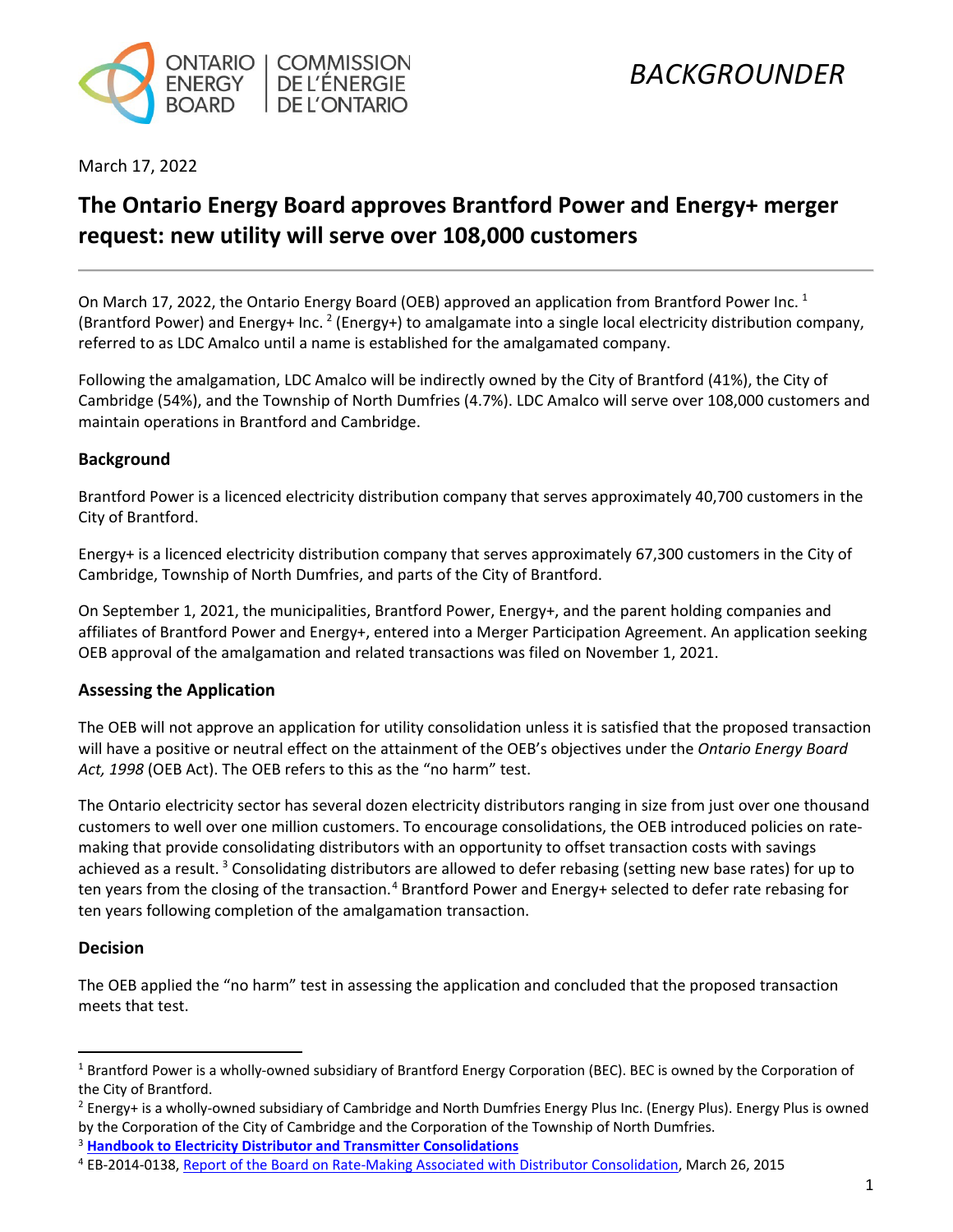

# *BACKGROUNDER*

The OEB found that the utilities put forward detailed information which incorporates reasonable assumptions and shows that the transaction satisfies the OEB's "no harm" test.

In applying the "no harm" test, the OEB assessed the cumulative effect of the transaction in attaining the following objectives set out in the OEB Act: price, economic efficiency, cost effectiveness, reliability and quality of electricity service, and financial viability. The key aspects of the OEB's findings are outlined in the table below.

| Issue                                                                                                     | <b>Application/Applicant Submissions</b>                                                                                                                                                                                                                                                                                                                                                                                                                                                                                                                                                                                                                                                                                                                     | <b>OEB Findings</b>                                                                                                                                                                                                                                                                                                                                                                                                                                                                                                   |
|-----------------------------------------------------------------------------------------------------------|--------------------------------------------------------------------------------------------------------------------------------------------------------------------------------------------------------------------------------------------------------------------------------------------------------------------------------------------------------------------------------------------------------------------------------------------------------------------------------------------------------------------------------------------------------------------------------------------------------------------------------------------------------------------------------------------------------------------------------------------------------------|-----------------------------------------------------------------------------------------------------------------------------------------------------------------------------------------------------------------------------------------------------------------------------------------------------------------------------------------------------------------------------------------------------------------------------------------------------------------------------------------------------------------------|
| 4.1.1<br>Price, Economic<br><b>Efficiency and Cost</b><br><b>Effectiveness</b><br>(Decision, pp. 7-8)     | Total operating, maintenance and<br>administrative (OM&A) savings of \$30.5<br>million over the ten-year deferred<br>rebasing period (Years 1-10), as a result<br>of merger-related efficiency gains.<br>Expected lower costs for customers by<br>$\bullet$<br>approximately 2.4% through the<br>rebasing deferral period, and by 8.3%<br>following the transfer of the merger<br>benefits to customers in year 11.                                                                                                                                                                                                                                                                                                                                          | The OEB is satisfied that the amalgamation will not<br>result in the customers of Brantford Hydro or<br>Energy+ experiencing negative price implications.<br>While it is unnecessary to prove that efficiency<br>gains will result in rates being lower than they<br>otherwise would have been without the merger,<br>the Applicants have provided evidence that<br>additional efficiencies will be achieved with the<br>new company.                                                                                 |
| 4.1.2<br><b>Reliability and</b><br><b>Quality of Electricity</b><br><b>Service</b><br>(Decision, pp. 8-9) | A key objective of the transaction will be<br>$\bullet$<br>to ensure customer service, safety and<br>reliability meets or exceeds existing<br>levels in each of the Brantford Power<br>and Energy+ service areas.<br>As a larger, amalgamated entity, LDC<br>$\bullet$<br>Amalco will have the capacity to<br>modernize and adapt to future changes<br>in Ontario's electricity sector and will<br>have more resources to invest in<br>innovation and new technologies that<br>address the needs of customers.                                                                                                                                                                                                                                               | The OEB is satisfied that the amalgamated<br>company can reasonably be expected to maintain<br>the service quality and reliability standards<br>currently provided by each of the amalgamating<br>utilities.<br>While the test is "no harm", the OEB expects that<br>the merged company will be able to improve<br>service quality and reliability through the<br>expansion of 24/7 control room support for<br>Brantford Power customers, and the ability to plan<br>and operate the system on a consolidated basis. |
| 4.1.3<br><b>Financial Viability</b><br>(Decision, pp. 9-10)                                               | Except for post-closing adjustments, the<br>$\bullet$<br>proposed transaction is a non-cash<br>transaction and as such, there is no<br>adverse effect on the financial viability<br>of the Applicants. The cash transactions<br>expected from post-closing adjustments<br>are not expected to be material.<br>Both Brantford Power and Energy+<br>$\bullet$<br>currently operate at a level of debt<br>below the OEB's deemed debt<br>structure.<br><b>Brantford Power will convert its</b><br>$\bullet$<br>promissory note to the City of Brantford<br>into equity. The Applicants are in the<br>process of establishing a \$70M line of<br>credit with a financial institution to<br>provide LDC Amalco with short-term<br>liquidity access, if necessary. | The OEB accepts the assurance of the Applicants<br>that there will be no adverse effect on the financial<br>viability of either the Applicants or the<br>amalgamated company upon completion of the<br>amalgamation.<br>The new company has forecast the debt to capital<br>ratio for LDC Amalco to be 54%, which is lower<br>than the 60% debt level deemed by the OEB for<br>rate-setting. This will provide the merged company<br>flexibility to manage extraordinary events.                                      |